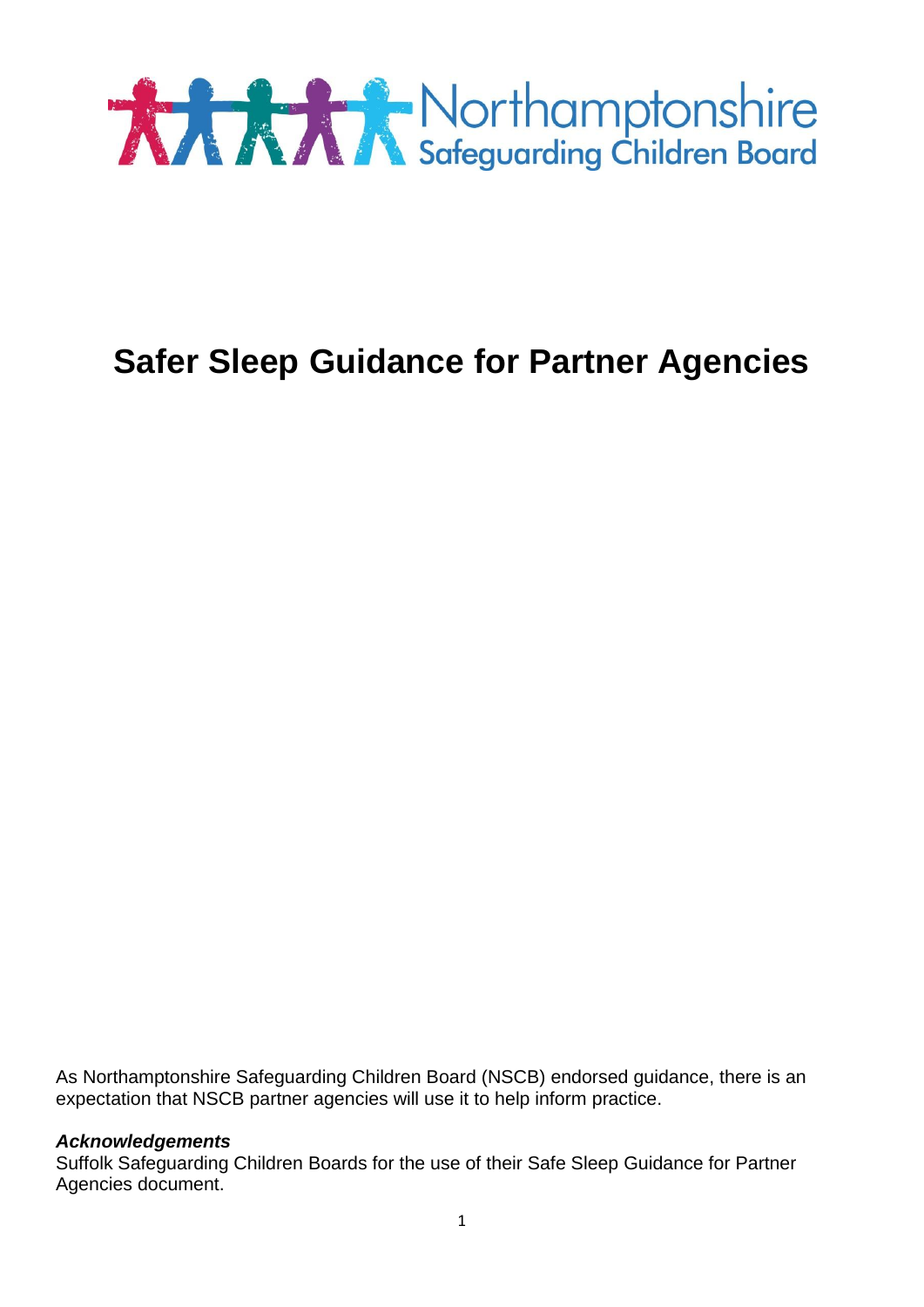# **Table of Contents**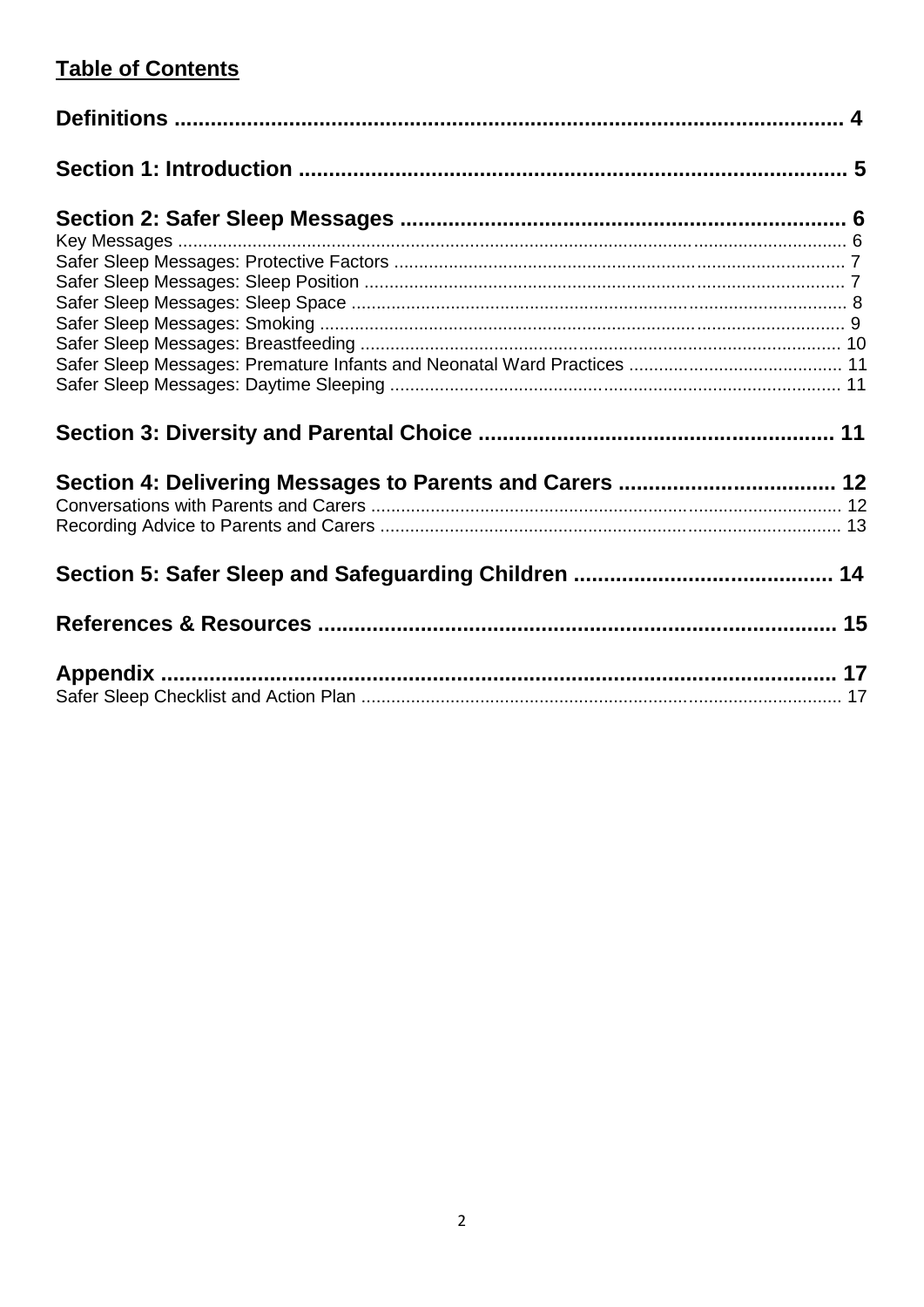# **For the purpose of this guidance the following definitions apply:**

| <b>Term</b>        | <b>Definition</b>                                                                                                                                                                                                                                                                                                    |
|--------------------|----------------------------------------------------------------------------------------------------------------------------------------------------------------------------------------------------------------------------------------------------------------------------------------------------------------------|
| <b>Bedsharing</b>  | Describes babies sharing a parents/carer's bed in hospital or home, to feed them<br>or to receive comfort. This may be a practice that occurs on a regular basis or it<br>may happen occasionally.                                                                                                                   |
| <b>Co-Sleeping</b> | Describes any one or more person falling asleep with a baby in any environment<br>(e.g. sofa, bed or sleep surface, any time of day etc). This may be a practice that<br>occurs on a regular basis or it may happen occasionally; may be intentional or<br>unintentional.                                            |
| <b>SUDI</b>        | Sudden Unexpected Death in Infancy. The sudden death of an infant which was<br>not anticipated by any professional or carers involved with the child 24 hours prior<br>to the event that led to death (Sidebotham, 2013).                                                                                            |
| <b>SIDS</b>        | Sudden Infant Death Syndrome (formerly known as cot death). The sudden death<br>of an infant under one year of age which remains unexplained after a thorough<br>investigation, including performance of a complete autopsy, examination of the<br>death scene and review of the medical history (Sidebotham, 2013). |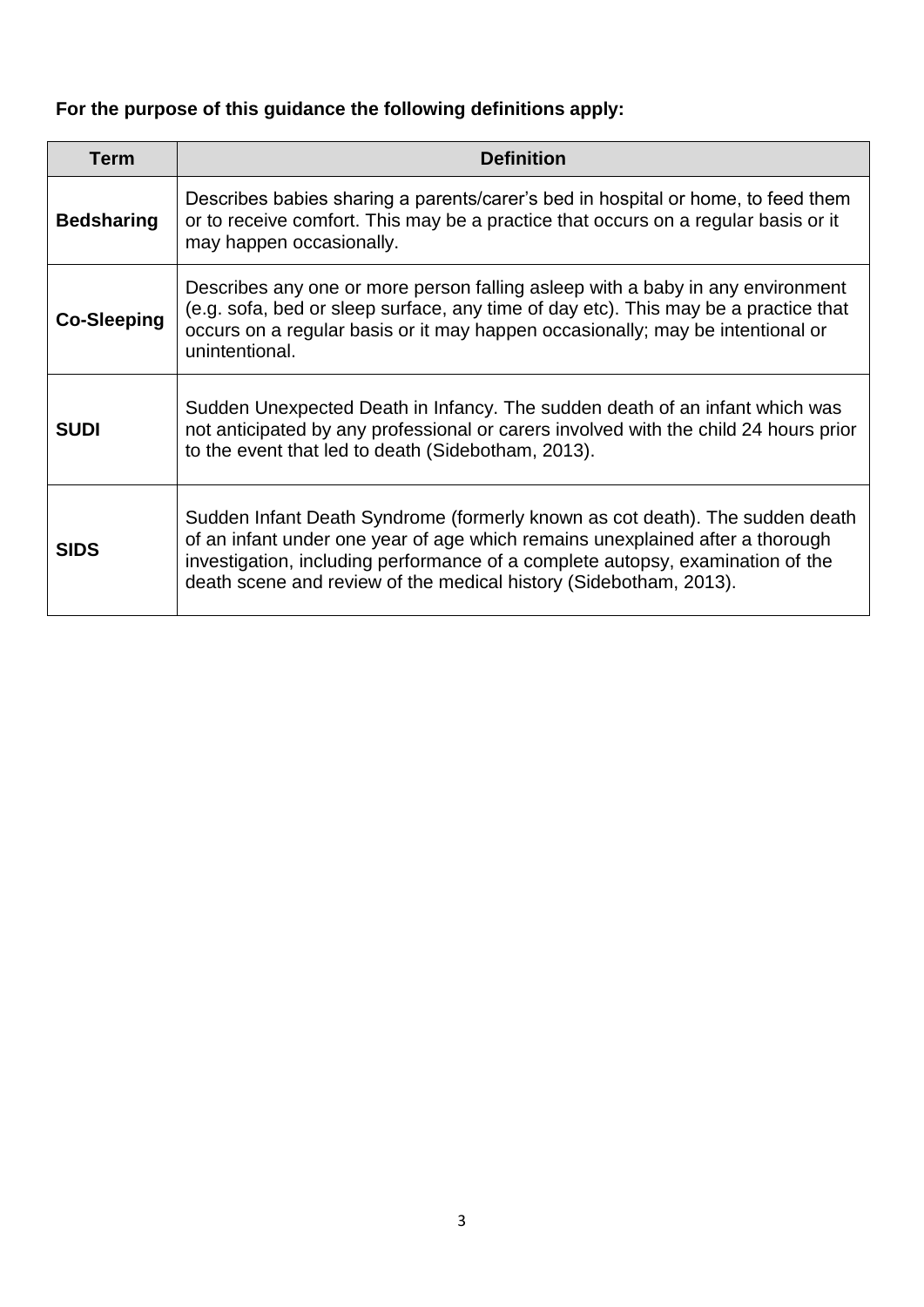# **Section 1: Introduction**

Sudden Infant Death Syndrome (sometimes referred to as SIDS or Cot Death) accounts for a small but significant proportion of deaths amongst babies nationally; each of these deaths represents an unexpected and tragic loss for a family. Research to date has been unable to find a clear cause for SIDS. However there are several key messages about safer sleeping arrangements, based on research evidence, that may help parents and carers reduce the risk of SIDS for their baby.

On a national level, a significant number of SIDS deaths have been associated with specific factors that are known to increase the risk of SIDS, for example co-sleeping or inappropriate sleeping arrangements, parental smoking, drug or alcohol use. There is evidence from long term studies of Sudden Unexpected Deaths in Infancy that some of these deaths, associated with bedsharing, co-sleeping and other SIDS risk factors, could have been preventable.

It is recognised that the factors which influence sleeping arrangements for babies are a combination of parental values, socio-economic factors and cultural practices. However, this guidance strongly recommends that all parents should be advised of the potential risk factors relating to SIDS and informed around measures that can be taken to reduce risk.

This guidance aims to increase workers' awareness and understanding of the SIDS risk factors and promote the practice of giving clear, consistent information and advice to parents to assist them to make informed decisions regarding the welfare of their baby.

### **Together, we can contribute to reducing sudden and unexpected infant deaths.**

This guidance has been designed to be accessed by all practitioners who regularly come into contact with babies, their parents or other carers in a caring or support role.

This includes all practitioners in either the statutory, voluntary, community or private sector agencies. This may include:

- Health Practitioners
- Social Workers
- Substance Misuse Workers
- Police Officers / Police Community Support Officers
- Children's Centre Workers
- Early Years Workers
- Teenage Pregnancy / Young Parents Support Workers
- Housing Officers
- Mental Health Workers
- Probation / Youth Offending Services

### *NB. This guidance should be followed alongside each agency's own policy, guidelines and training.*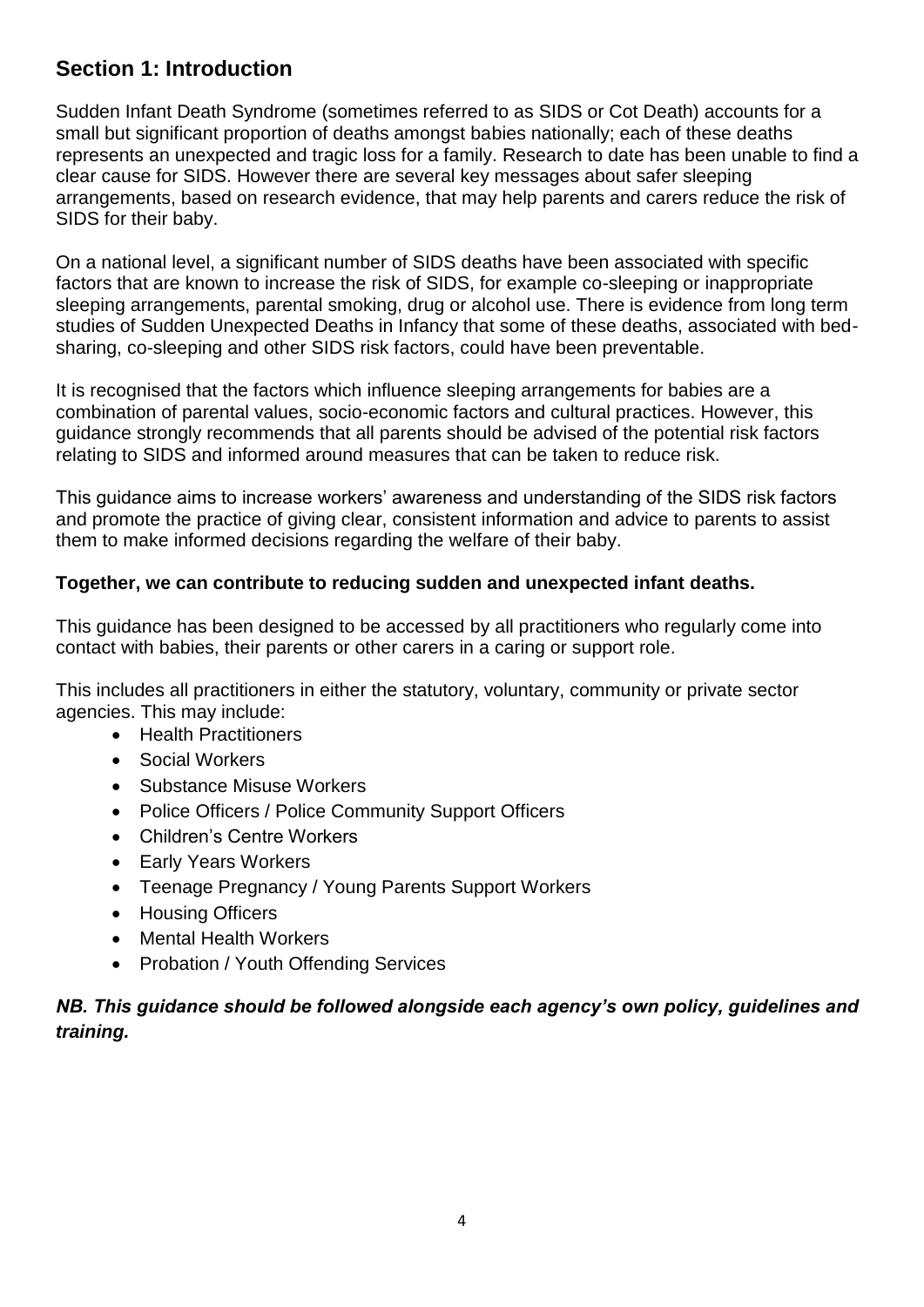# **Section 2: Safer Sleep Messages**

### Key Messages

The most important message to communicate clearly with parents/carers, at any and at all opportunities is as follows:

**The safest place for a baby to sleep is on their back, in a cot, crib or Moses basket in the same room as their parents or carers for the first six months.**

 $\checkmark$  Always place your baby on their back to sleep, with their feet at the foot of the cot. The safest place for your baby to sleep for the first 6 months is in a cot or Moses basket in the same room as you.

 $\checkmark$  Use a firm, flat, waterproof mattress that is clean and in good condition.

Keep your baby smoke-free during pregnancy and after birth. For help and advice speak to your midwife, GP or e-mail [smokefree@nhft.nhs.uk](mailto:smokefree@nhft.nhs.uk)

- $\checkmark$  Breastfeed, if you can. For help and advice speak to your midwife or GP.
- **x** Never sleep on a sofa or in an armchair with your baby.
- **x** Don't cover your baby's face or head while sleeping or use loose bedding.

**X** Don't sleep in the same bed as your baby if you smoke, drink, take drugs or medication that may make you drowsy, or if your baby was born prematurely or was of low birth weight.

Avoid letting your baby get too hot. A room temperature of 16-20°C, with light bedding or a lightweight, well-fitting baby sleep bag is comfortable and safe for sleeping babies.

### *This advice should be followed at all nap times, not just overnight sleeps.*

# **Safer Sleep Messages: Protective Factors**

- Putting a baby to sleep on his or her back carries the lowest risk of SIDS.
- Room sharing (sleeping in parents/carers' bedroom) lowers the risk.
- Breastfeeding helps protect against SIDS.
- Reducing or quitting smoking in pregnancy reduces the risk of SIDS.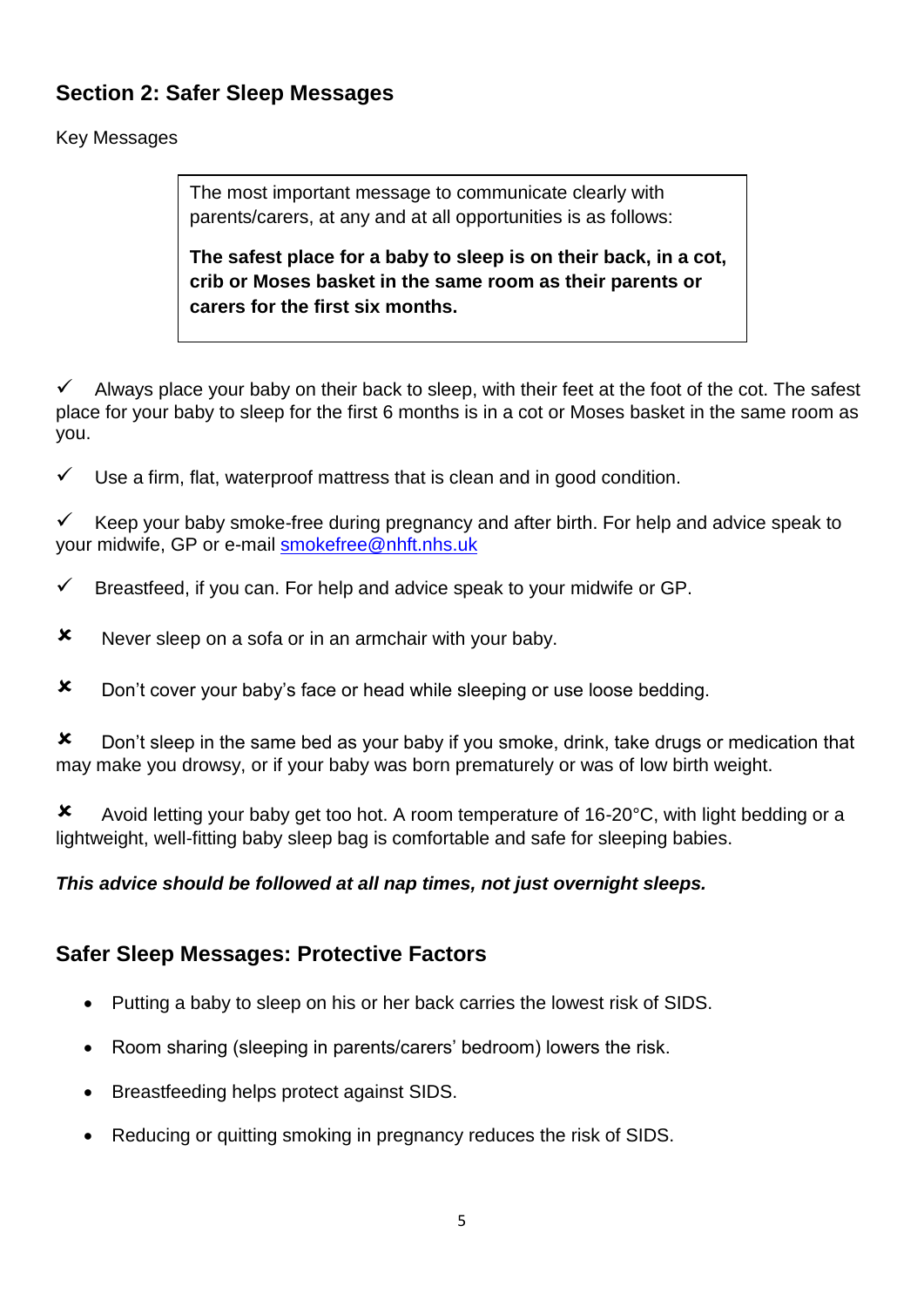Settling a baby to sleep with a dummy can reduce the risk of cot death, providing this is done consistently every time the baby is put down to sleep. It is good advice to wait until breastfeeding is well established before introducing a dummy (at up to around 4 weeks of age).

# **Safer Sleep Messages: Sleep Position**

#### **The safest place for a baby to sleep is on their back, in a cot, crib or moses basket in the same room as their parents or carers for the first six months.**

The position that baby is placed to sleep in each night is one of the most protective actions that can be taken to ensure that baby is sleeping as safely as possible. When providing messages to parents/carers about the safe position to place baby to sleep in, the key points are:

- **You should always place your baby on their back to sleep and not on their front or side (unless your doctor has advised you of a medical reason to do so).**
- Sleeping a baby on their front or side greatly increases the chance of SIDS.
- It is important that you always put your baby on their back as part of their regular sleep routine – the chance of SIDS is particularly high for babies who are sometimes placed on their front or side.
- If your baby has rolled onto their tummy, you should turn them onto their back again.
- Once your baby can roll from back to front and back again, on their own, they can be left to find their own sleep position.
- Place baby in the **feet-to-foot** position; so that their feet are close to the foot end of the cot or moses basket. This will help ensure that baby doesn't wriggle down under the bedding. Use lightweight blankets which are firmly tucked in no higher than the baby's shoulders or alternatively, use a well-fitting baby sleeping bag.

# **Safer Sleep Messages: Sleep Space**

**The safest place for a baby to sleep is on their back, in a cot, crib or moses basket in the same room as their parents or carers for the first six months.** 

#### **Bed sharing and co-sleeping**

Some parents choose to share their bed with their babies and co-sleep with them for most or all of the night. It is important for parents/carers to know that there are some circumstances in which this can be particularly dangerous:

- If either you or your partner smokes (even if you do not smoke in the bedroom).
- If either you or your partner has drunk alcohol or taken drugs (including medications that may make you drowsy).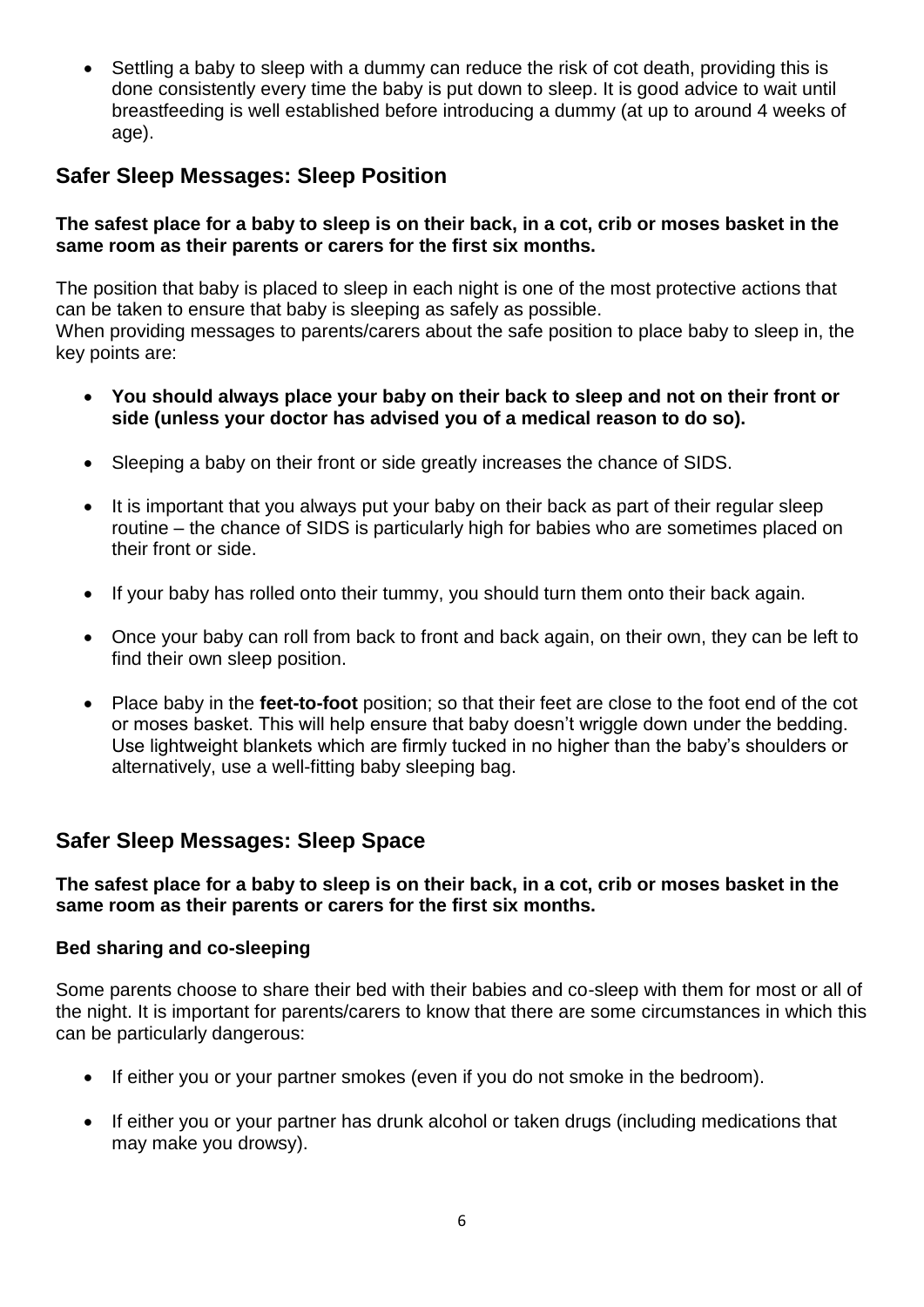- Bed sharing with a baby of low birth weight (2.5kg or 51/2lbs or less) or a premature baby (37 weeks or less) is strongly linked to an increased risk of SIDS.
- You should **never** sleep together with your baby if any of the above points apply to you, or even if you just feel very tired. You must be especially careful when giving feeds that you are not in a position where you could both fall asleep in the bed, an armchair or on the sofa together.

Parents/carers may choose to bed share with their baby for various reasons; it may be a cultural parenting practice, or a personal preference. If this is their choice, make sure that they have received the advice above on when never to bed share so that they can make an informed decision. If parents/carers choose to bed share, there are a few points that could help make bed sharing safer:

- Keep your baby away from adult bedding: A high proportion of infants who die as a result of SIDS are found with their head covered by loose bedding. Do not use pillows or duvets and keep sheets and blankets clear of the baby's head.
- Be aware of possible accidents: Make sure your baby cannot fall out of bed or get trapped between the bed or mattress and the wall. Never leave them alone in an adult bed.

#### **Overheating**

It is important to keep baby's sleep space plain and simple, with no heavy bedding (including duvets/quilts), pillows or toys. They can pose a risk both of accidentally obstructing baby's breathing and of covering baby's head and causing overheating.

#### **A room temperature of 16-20°C, with light bedding or a lightweight well-fitting baby sleep bag is comfortable and safe for sleeping babies.**

A room thermometer may help parents to monitor environmental temperature. Parent should also feel confident to regularly check their baby to see if they feel too hot.

To aid discussion of the subject of room temperature with parents from other cultures, it may be useful to describe the high level of insulation that UK housing stock tends to have, along with double glazed windows, central heating and warm bedding; the risk of overheating may be higher than they might have been used to while living in another country.

### **Safer Sleep Messages: Smoking**

The Lullaby Trust charity cites research evidence that shows that around 30% of sudden infant deaths could be avoided if mothers didn't smoke when they were pregnant. Taken together with the risks of smoking around a baby at home, this means that smoking could be linked to 60% of sudden infant deaths.

Even if mothers did smoke during their pregnancy, it is still important to support the family to try not to expose their baby to smoke after birth, as this can help reduce the risk of sudden infant death. Quitting smoking is not easy and will require a lot of discipline, but the key message to parents (and any other members of the household) is that it is an effort worth making in terms of their baby's health and welfare.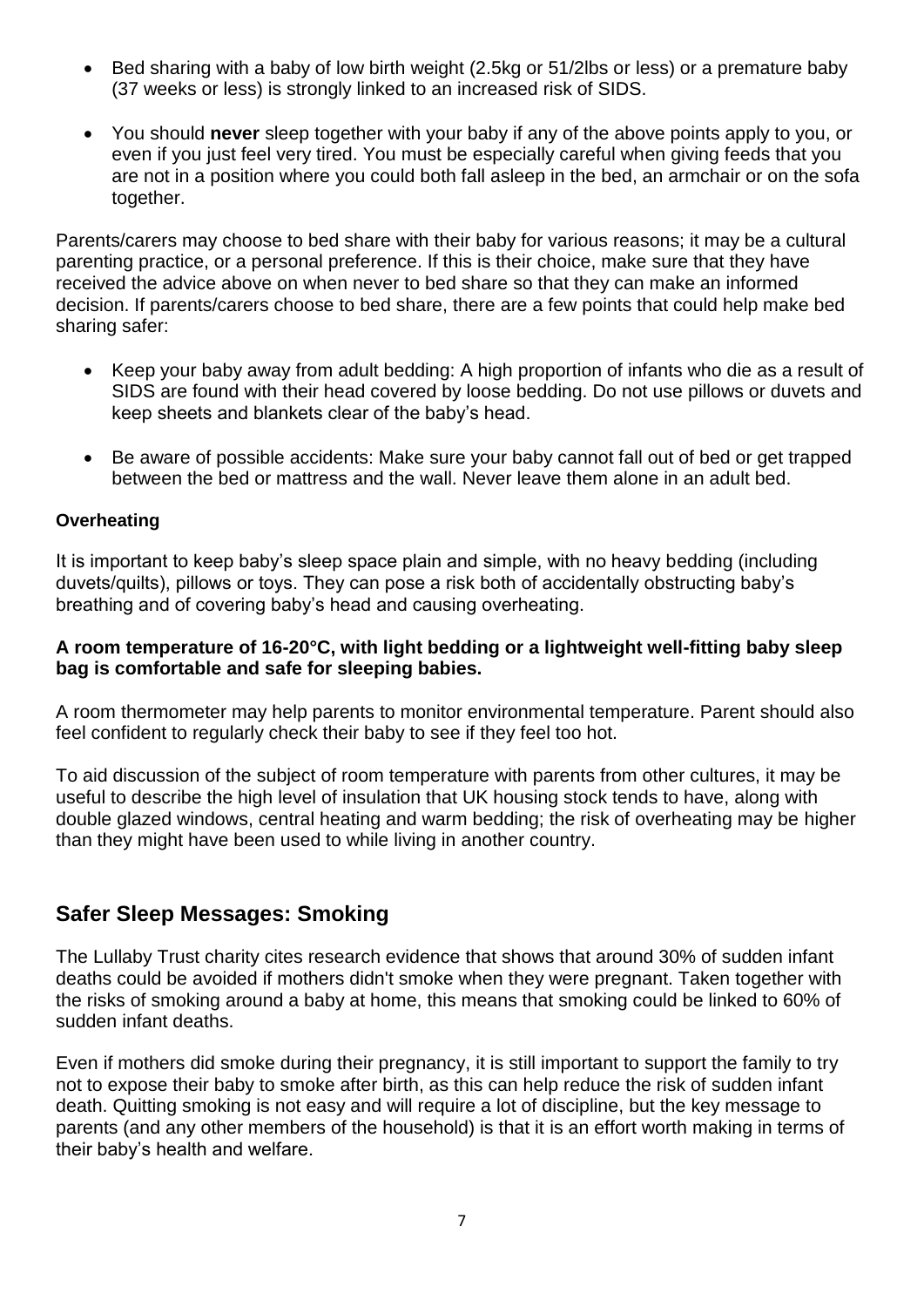This guidance recommends that agencies always promote the key messages around risk reduction, which includes keeping babies smoke-free. However, some parents will make a personal choice to continue smoking after the birth of their baby. Here are some 'smoking hygeine' tips that practitioners can offer parents in this context, which could help reduce the harmful effects of smoking:

- Ensure your home is a smoke-free zone and always go outside to smoke. If you are on your own, never leave your baby alone – take them outside in a pram but keep a safe distance between you.
- Don't let anyone else smoke in your house, including family, friends and other visitors. Ask anyone who wishes to smoke to go outside.
- Smoking in the car with your baby can be very harmful. Try to avoid smoking in the car on short trips, and on longer trips stop for a break and get out of the car to smoke.
- It's important to remember that after a cigarette the smoke will still be on your clothes, hands and in your hair, and there is not enough current research for us to understand exactly how harmful this may be to your baby. **If you or your partner smoke, you should not share a bed with your baby as this greatly increases the chance of SIDS even if you do not smoke in the bedroom.**
- Try to introduce Nicotine Replacement Therapy as much as possible. Cutting down the number of cigarettes you have per day could have beneficial if you cannot quit altogether.

### **Safer Sleep Messages: Breastfeeding**

Breastfeeding provides significant health benefits to babies including increased protection against respiratory tract infections, ear infections and gastroenteritis; the longer the baby breastfeeds the greater the health benefits. Breastfeeding should therefore be promoted as the ideal nutrition for babies, and families should be supported to continue to breastfeed for as long as possible.

Several studies have found that breastfeeding protects against the risk of SIDS and should be recommended as a protective measure, even when Mum is a smoker.

It is recognised that mothers who bring their babies into bed to feed tend to continue to breastfeed longer than those who do not. However, no studies have found bed-sharing / co-sleeping under any circumstances to be safe, and some studies have shown a significant risk, even if the parents/carers are non-smokers.

It is easy to fall asleep whilst breastfeeding as lactation hormones induce sleepiness. If breastfeeding parents indicate that they intend to bed-share, then advice from the UNICEF leaflet 'Caring for Your Baby at Night' should be given.

Actions to minimise the potential risks regarding SIDS should be discussed, including a conversation about the management of night time feeds. Whilst providing messages to mothers to support breastfeeding it should always be stated that: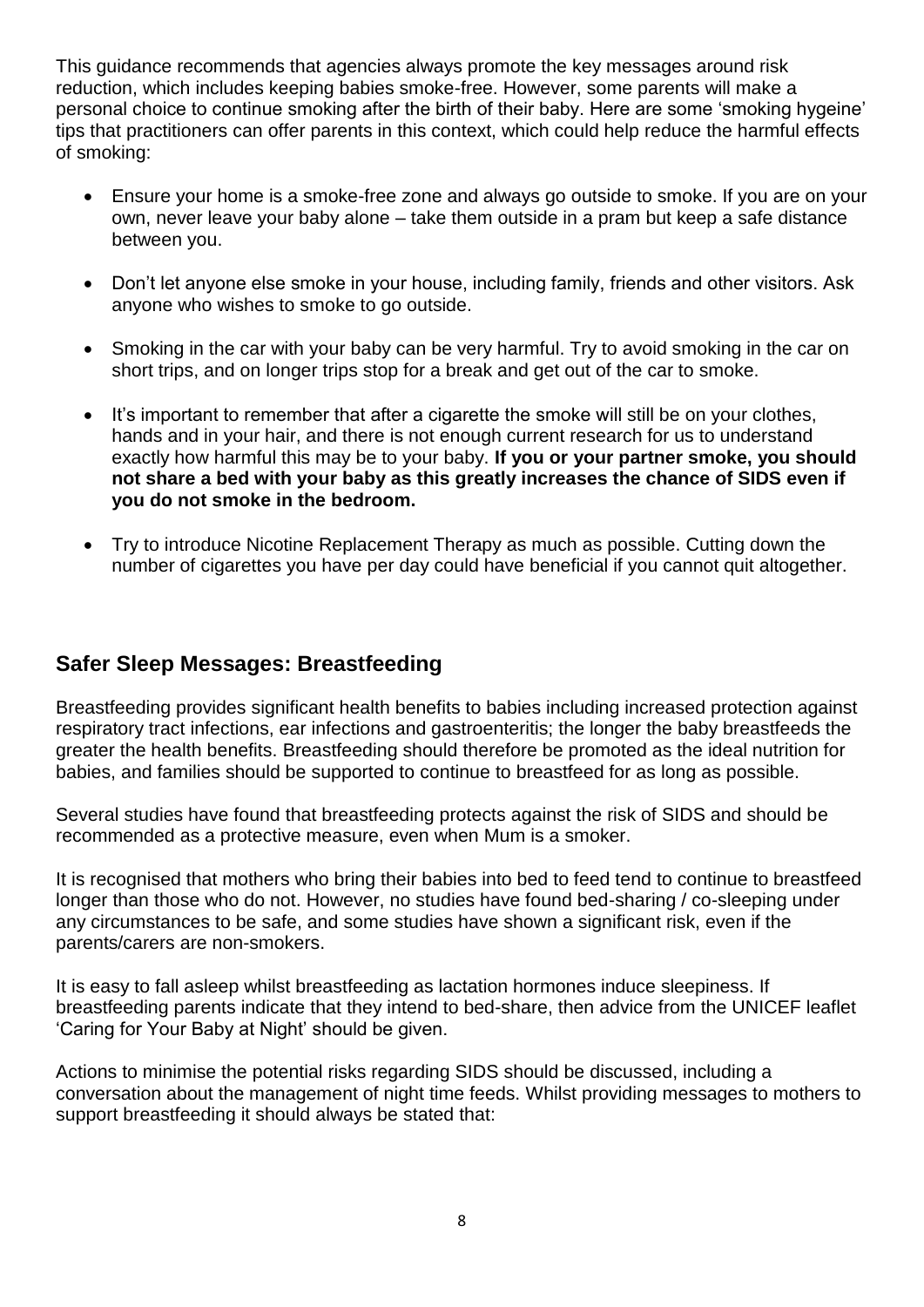- The safest place for a baby to sleep is in their cot, moses basket or crib in their parents' or carers' bedroom.
- You should not share a bed if you or your partner smoke, have been drinking or taking drugs that make you drowsy or feel very tired.
- If you do fall asleep when breastfeeding, as soon as you wake, baby should be returned to their cot / moses basket.
- Never fall asleep with a baby on a sofa or armchair.

### *To support your assessment of SIDS risk factors, see the Safer Sleep Checklist & Action Plan in the Appendix of this guidance.*

# **Safer Sleep Messages: Premature Infants and Neonatal Ward Practices**

In hospital the same universal safe sleeping message applies – the safest place for baby to sleep is in a cot. However, there may be some circumstances where hospital sleep practices differ from those recommended in the home, specifically in the care of pre-term or unwell babies being cared for in a neonatal unit. For example, pre-term infants in neonatal units may be propped up on pillows or bedding after a feed or put to sleep prone to support respiratory function; swaddled to provide comfort and support their posture during their early days; 'Kangaroo' care may be encouraged to settle babies and promote bonding and breastfeeding; the air temperature of neonatal units is higher than that recommended at home.

The reasons for this developmentally sensitive care of vulnerable infants on neonatal units should be explained so that such practices are not continued in the home environment. Infants in hospital wards are subject to more monitoring and observation than would otherwise be the case at home, especially at night. Where infants in the Neonatal Unit (NNU) have become accustomed to the prone position, there should be efforts made to acclimatise the infant to the supine position before discharge home.

# **Safer Sleep Messages: Daytime Sudden Infant Death**

The majority of infant deaths occur at night-time but of those that occurred during the day, most occurred when babies were left in a room unattended. Parents/carers need to consider the risk factors at each sleep episode and should keep their infant nearby during the day, so that they can observe them.

# **Section 3: Diversity and Parental Choice**

This guidance recognises that parents/carers need to make their own choices in relation to how they will parent and provide care to their baby. However, it is of paramount importance that parents/carers make these choices in an informed way and with all the relevant information available.

Some cultures actively practice swaddling and co-sleeping as part of their parenting approach. While this should be recognised, it is still important to promote the safe sleeping message to all families in accordance with this guidance. The risk of suffocation and entrapment in adult beds should be discussed and addressed with parents/carers who choose to co-sleep, in order to help minimise the risk.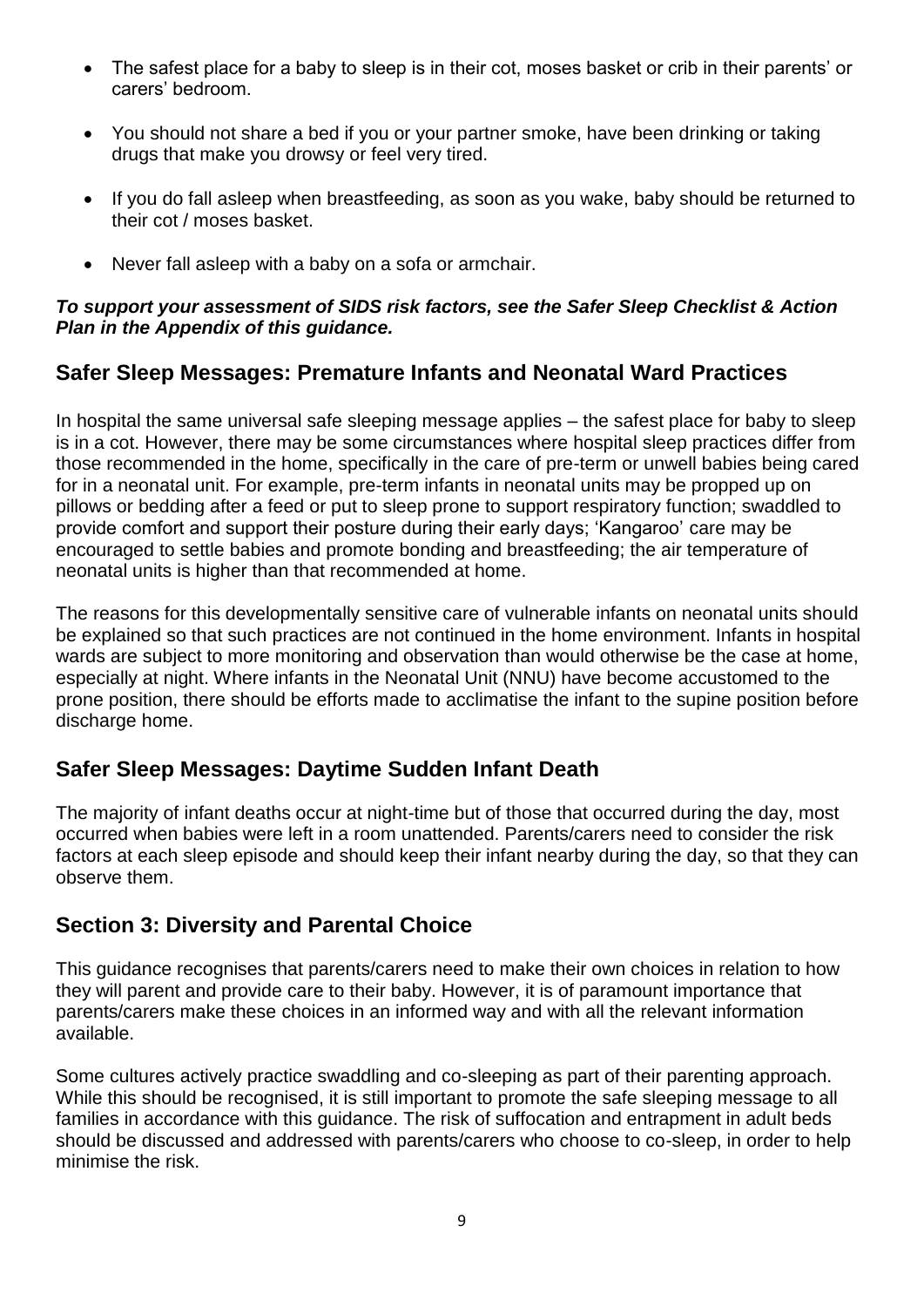It remains important that practitioners/staff continue to have conversations about safe sleeping with parents/carers, even where the caregiver's choice is contrary to the recommendations.

### *To support your assessment of SIDS risk factors, see the Safer Sleep Checklist & Action Plan in the Appendix of this guidance.*

# **Section 4: Delivering Messages to Parents and Carers**

Practitioners/staff should make it a priority to see where the baby sleeps and discuss and record the information they give to parents/carers about safe sleeping arrangements at all key contacts.

Information should be provided in a manner that is understood by the parent/carer. For parents/carers who do not understand English, an approved interpreter should be used. Similarly, families with other communication needs should be offered information in such a way as best facilitates their understanding. Some individuals will respond to, and act upon verbal discussions / messages, others will respond to visual prompts, while for some it will be a combination of both.

#### *For tools to help you deliver messages to parents and carers, see the Resources section of this guidance.*

The one thing that is constant is that the message has to be delivered on a number of occasions and be consistent. Parents/carers soon pick up on inconsistent advice; this may lead them to disregard it completely. It is essential that every opportunity is taken to promote the safe sleeping message using the resources available by all of the practitioners delivering services to a family.

# **Safer Sleep is not only a Health Responsibility;**

# **It's a Safeguarding Responsibility.**

# **Conversations with Parents and Carers**

Asking to see where the baby sleeps is often an effective way of beginning a conversation with parents/carers around sleeping arrangements. You may wish to ask where baby takes a nap during the day as well as where it sleeps overnight.

Below are some specific questions that practitioners may consider asking when engaging parents/carers with the safe sleeping message:

- $\triangleright$  Would you consider placing your baby in your bed or on a sofa/beanbag to sleep?
- $\triangleright$  Do you share your bed with anyone else, including other children?
- $\triangleright$  Did you smoke at any time during your pregnancy?
- $\triangleright$  Does anyone in the house smoke?
- $\triangleright$  Do you drink alcohol in the house or come home to baby after drinking?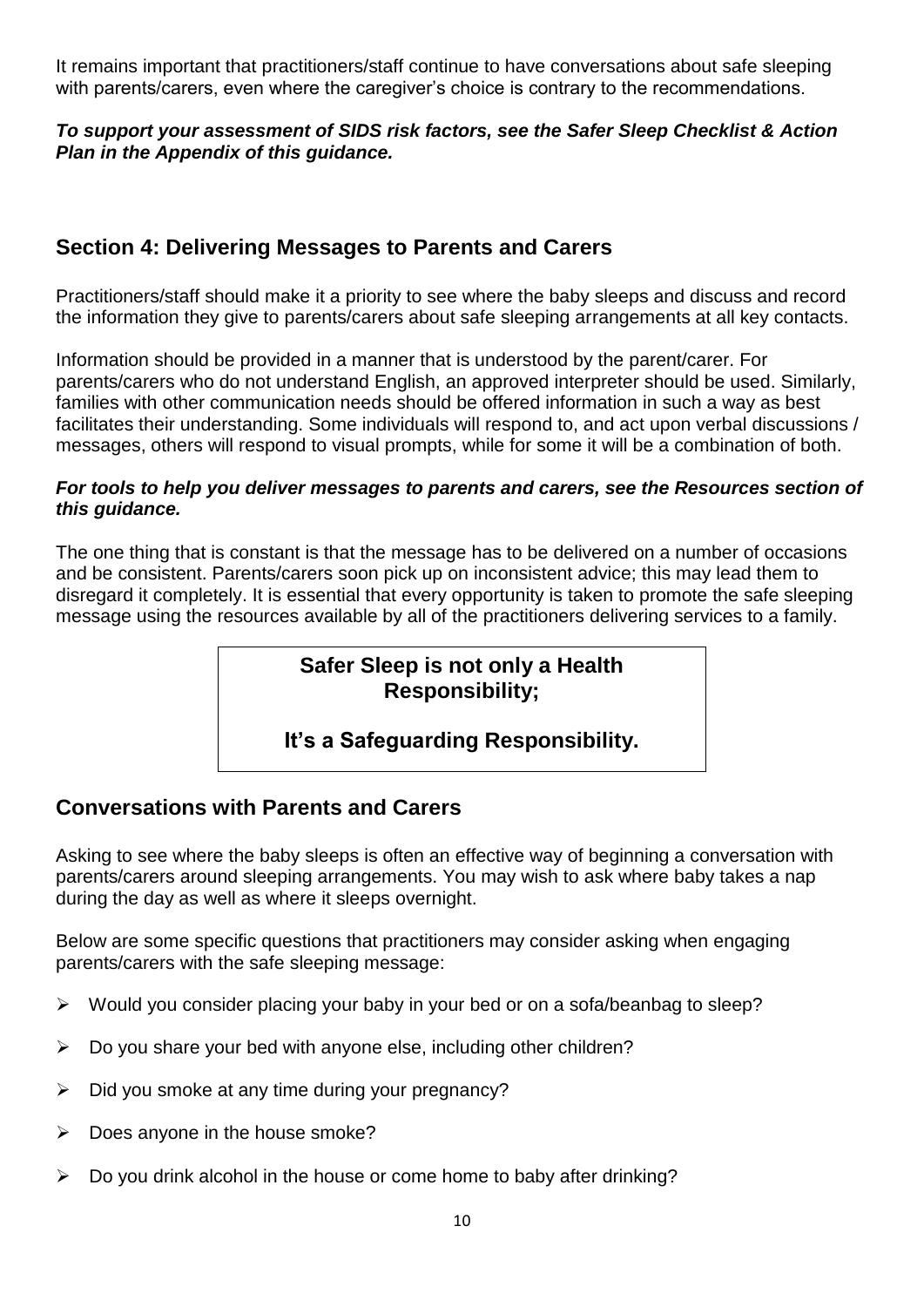- $\triangleright$  Are you taking any drugs or medication?
- $\triangleright$  Does your partner take drugs, medication or drink alcohol?
- $\triangleright$  Due to overtiredness could you easily fall asleep whilst settling/feeding your baby?
- $\triangleright$  Was your baby premature or low birth weight?

 $\triangleright$  Would you keep a hat on the baby in the house or leave baby in his/her outdoor clothing when returning home from an outing?

 $\triangleright$  Do you place toys in your baby's cot?

 $\triangleright$  Do pets share your baby's sleeping environment or is baby ever left alone in same room as a family pet?

 $\triangleright$  Do you have a plan to manage safe sleep for your baby in different circumstances (e.g. sleeping away from home, after drinking alcohol at a party or celebration)?

This conversation is intended to support and empower parents; it's not about 'checking up' on them. It is important to always bear in mind culture and diversity issues when offering advice to families.

This guidance recommends that organisations provide training that covers safe sleep advice and reducing the risk of sudden infant death, to all practitioners and staff who regularly have contact with infants, their parents or other carers, in a caring or support role.

#### *For information about training provided by The Lullaby Trust, see the Resources section of this guidance.*

# **Recording Advice Given to Parents and Carers**

Some agencies will require staff to make a written record on all occasions where safe sleeping advice is given or the infant's sleeping arrangements are assessed. Effective recording should give details of:

- Who the message was discussed with and who delivered the message.
- The date and time of the discussion.
- Detail any tools that were used.
- Record the response from parents/carers, including the choices they plan to make based on advice given.
- Record any further action required or any sleep plans agreed.
- Record if you have seen the baby's sleeping space.
- In cases where parents/carers refuse the offer to see the baby's sleeping space this should be documented. In these circumstances consider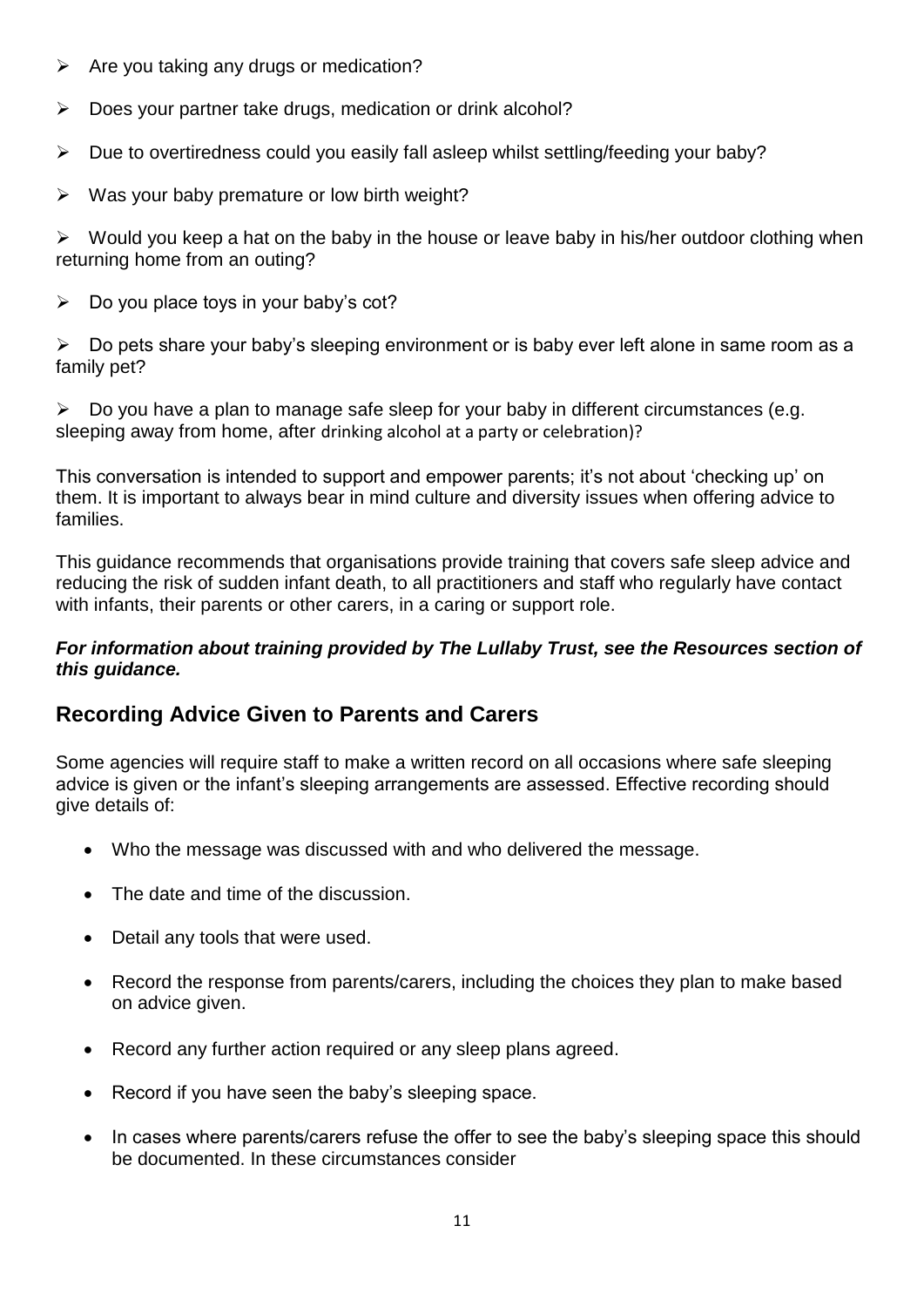- whether there may be safeguarding concerns.
- In some cases, parents/carers may decide they wish to sleep with their baby despite being given this information about the risks and this should also be clearly recorded.

# **Section 5: Safer Sleep and Safeguarding Children**

It is important to note that in implementing this guidance, practitioners from all organisations should take account of their duty to safeguard and promote the welfare of infants and children. Where they identify that there is a risk of significant harm, local child protection procedures should be followed.

This guidance recommends that safer sleeping should be routinely embedded within child protection plans and any other assessments or plans that are concerned with promoting an infant's welfare or well-being, e.g. Common Assessment Framework; Looked After Children Care Plans etc. There should be clear evidence in assessments and plans of the issues being assessed and tasks identified in the plan as to how safe sleeping arrangement will be supported. This should be a dynamic process; if a parent/carer's circumstances alter, for example, if they need to temporarily accommodate extra family members within their home, then it would be important to reassess sleeping arrangements and ensure that safe sleep advice is understood and risk reduction factors are still in place.

#### *To support your assessment of SIDS risk factors, see the Safer Sleep Checklist & Action Plan in the Appendix of this guidance.*

Practitioners are valuable advocates for parents/carers. There may be times when they need to appropriately challenge service provision if they identify specific factors that impact on a parent/carer's ability to provide a safe sleeping environment for their baby. An example of this may be if a parent/carer was placed into temporary or emergency accommodation that did not have a sleep space that would be safe for baby as recommended by these guidelines. This is particularly relevant with regards to those parents/carers who may be young, socially isolated or vulnerable.

### **Safer Sleep is not only a Health Responsibility;**

# **It's a Safeguarding Responsibility.**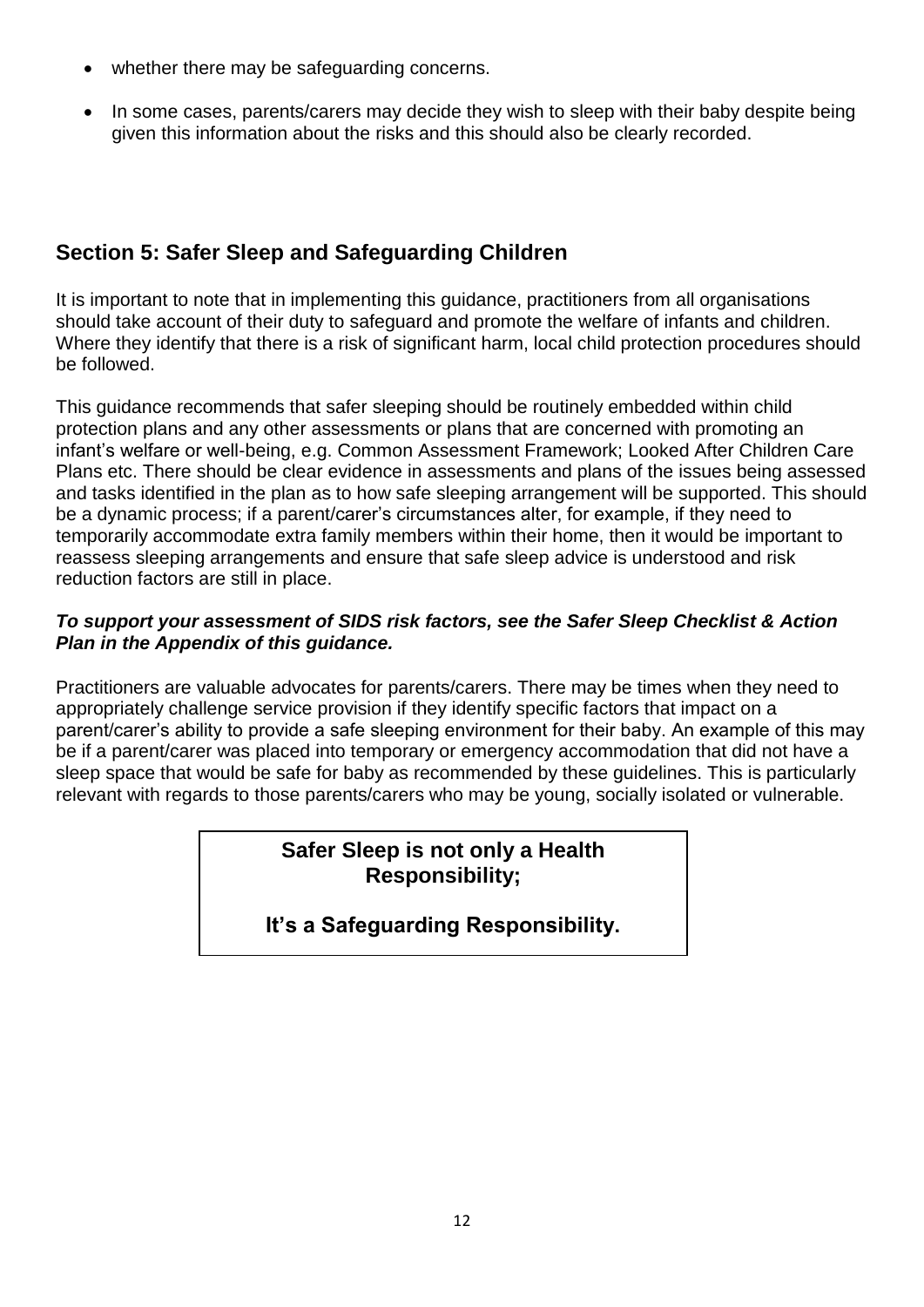# **References**

Bolton, Salford and Wigan Safeguarding Children's Boards. Bolton, Safe Sleeping Guidance, 2011, 2012. [www.wiganlscb.com/safesleeping.asp](http://www.wiganlscb.com/safesleeping.asp)

Sidebotham, P. Understanding SIDS & Unexplained Child Death *(Warwick Advanced Course in the Management of Unexpected Childhood Death)*. June 2013.

### **Resources**

### **Lullaby Trust [www.lullabytrust.org.uk]**

- $\triangleright$  Guides for Professionals and Parents
- **EXEC** Research Based Fact Sheets

Easy Read Card for Parents (endorsed by UNICEF UK) with translations available in languages other than English.

The Lullaby Trust Safer Sleep Video is a 4m video clip offering key pieces of advise on safe sleep for babies. It's posted on YouTube, or available to watch on the Lullaby Trust website.

**Did You Know?** The Lullaby Trust have a range of face-to-face training packages that can be tailored to your needs, at a small cost\*. Training is suitable for professionals working in many different settings, such as Emergency Services, Police, Midwifery and Neonatal Care, Children's Centres and other services supporting parents.

*\*2014 Training Charge: £20 per hour plus trainer mileage where appropriate (Level 2 Introductory Training is approximately 2hrs long).*

**For more information, visit www.lullabytrust.org.uk**

### **UNICEF UK Baby Friendly Initiative [www.unicef.org.uk/BabyFriendly]**

 $\triangleright$  "Caring for your baby at night" guides for Parents and for Professionals with translations available in languages other than English.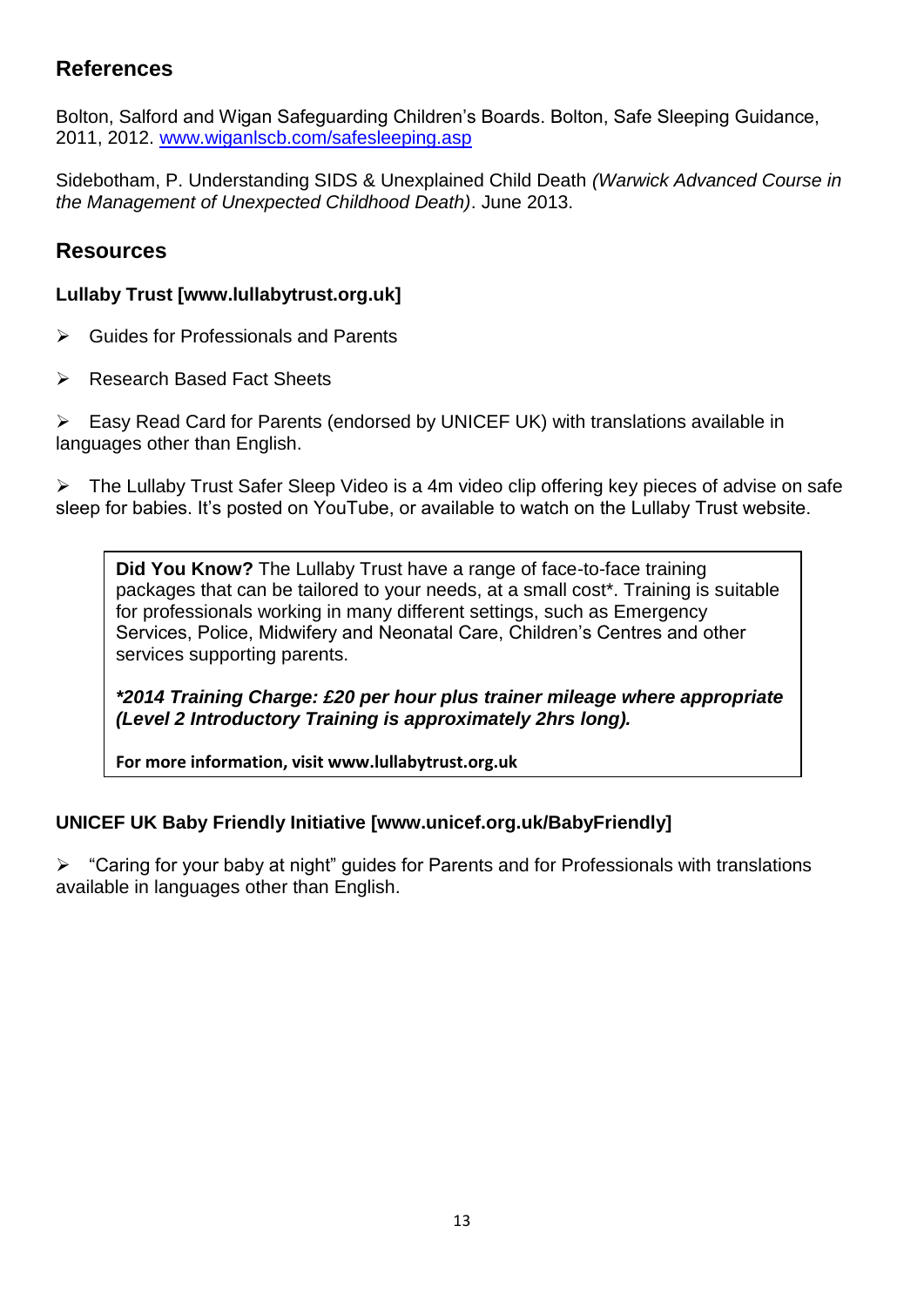|                                                                                                                                                     | Yes / No | <b>Comments</b> |
|-----------------------------------------------------------------------------------------------------------------------------------------------------|----------|-----------------|
| Have you discussed and given The Lullaby Trust<br>Easy Read Card?                                                                                   |          |                 |
| Have you seen the baby's sleeping arrangements<br>(day and night) and advised baby sleeps in the<br>same room as the parents for first six months?  |          |                 |
| Have you shown and discussed the 'Safe Sleep'<br>Quiz' pictures and discussed the protective and<br>risk factors?                                   |          |                 |
| Back to sleep / feet to foot?<br>$\bullet$<br>Room temperature, suitable bedding?<br>$\bullet$<br>Use of dummies?<br>$\bullet$<br>Sofa / car seats? |          |                 |

### **Routine questions for parents/carers:**

|                                                                                                                                   | Yes / No | Comments |
|-----------------------------------------------------------------------------------------------------------------------------------|----------|----------|
| Would you consider placing your baby in your bed<br>or on a sofa/beanbag to sleep?                                                |          |          |
| Do you share your bed with anyone else, including<br>other children?                                                              |          |          |
| Did you smoke at any time during your pregnancy?                                                                                  |          |          |
| Does anyone in the house smoke?                                                                                                   |          |          |
| Do you drink alcohol in the house or come home to<br>baby after drinking?                                                         |          |          |
| Are you taking any drugs or medication?                                                                                           |          |          |
| Does your partner take drugs, medication or drink<br>alcohol?                                                                     |          |          |
| Due to overtiredness could you easily fall asleep<br>whilst settling/feeding your baby?                                           |          |          |
| Was your baby premature or low birth weight?                                                                                      |          |          |
| Would you keep a hat on the baby in the house or<br>leave baby in his/her outdoor clothing when<br>returning home from an outing? |          |          |
| Do you place toys in your baby's cot?                                                                                             |          |          |
| Do pets share your baby's sleeping environment or<br>is baby ever left alone in same room as a family<br>pet?                     |          |          |